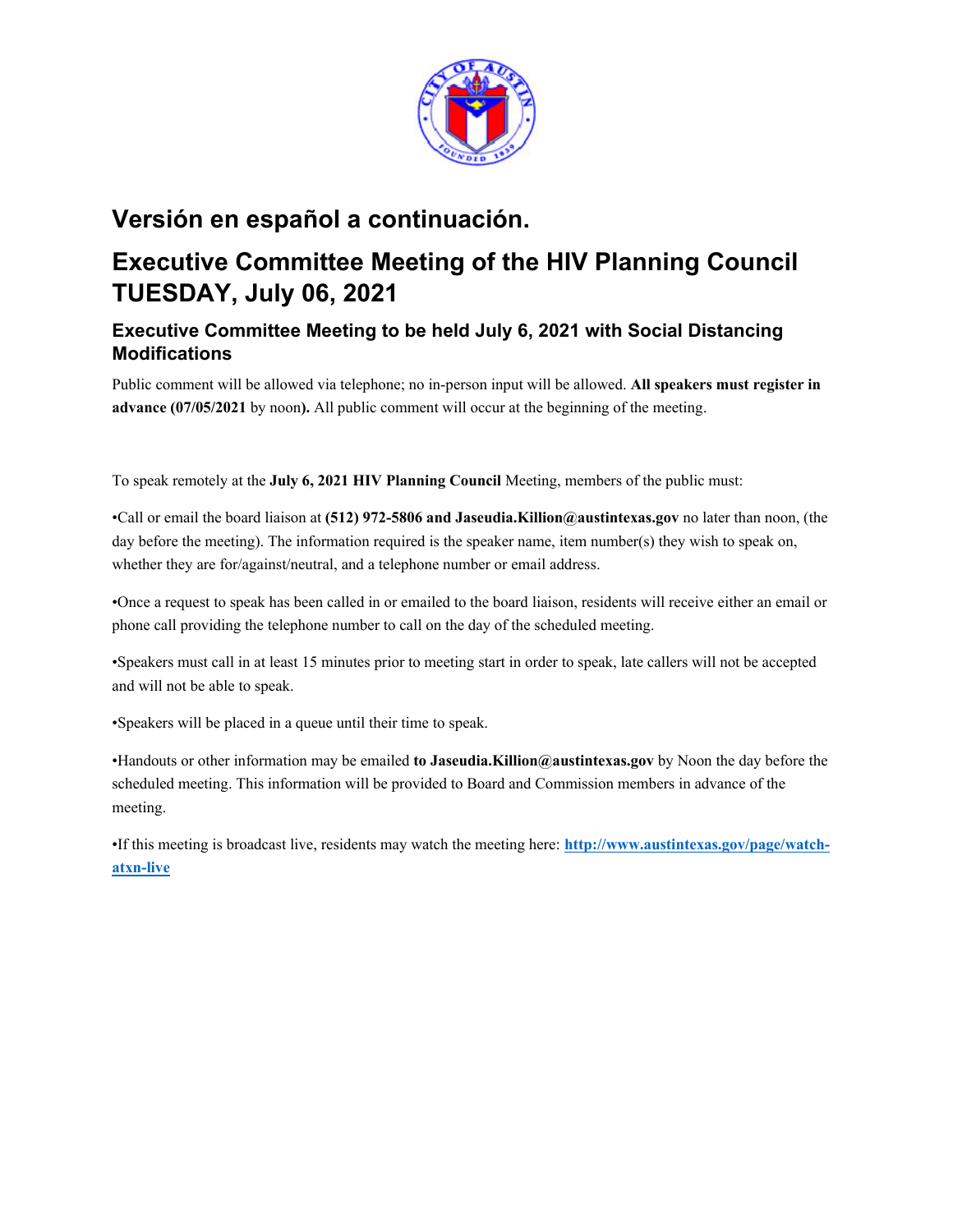

# Reunión del **Executive Committee Meeting of the HIV Planning Council TUESDAY, July 6, 2021**  FECHA de la reunion (**Julio 6, 2021**)

La junta se llevará con modificaciones de distanciamiento social

Se permitirán comentarios públicos por teléfono; no se permitirá ninguna entrada en persona. Todos los oradores deben registrarse con anticipación (**07/05/2021** antes del mediodía). Todos los comentarios públicos se producirán al comienzo de la reunión.

Para hablar de forma remota en la reunión, los miembros del público deben:

• Llame o envíe un correo electrónico al enlace de la junta en (**512) 972-5806 and Jaseudia.Killion@austintexas.gov** a más tardar al mediodía (el día antes de la reunión). La información requerida es el nombre del orador, los números de artículo sobre los que desean hablar, si están a favor / en contra / neutrales, y un número de teléfono o dirección de correo electrónico.

• Una vez que se haya llamado o enviado por correo electrónico una solicitud para hablar al enlace de la junta, los residentes recibirán un correo electrónico o una llamada telefónica con el número de teléfono para llamar el día de la reunión programada.

• Los oradores deben llamar al menos 15 minutos antes del inicio de la reunión para poder hablar, no se aceptarán personas que llamen tarde y no podrán hablar.

• Los oradores se colocarán en una fila hasta que llegue el momento de hablar.

• Los folletos u otra información pueden enviarse por correo electrónico a **Jaseudia.Killion@austintexas.** antes del mediodía del día anterior a la reunión programada. Esta información se proporcionará a los miembros de la Junta y la Comisión antes de la reunión.

• Si esta reunión se transmite en vivo, los residentes pueden ver la reunión aquí: http://www.austintexas.gov/page/watch-atxn-live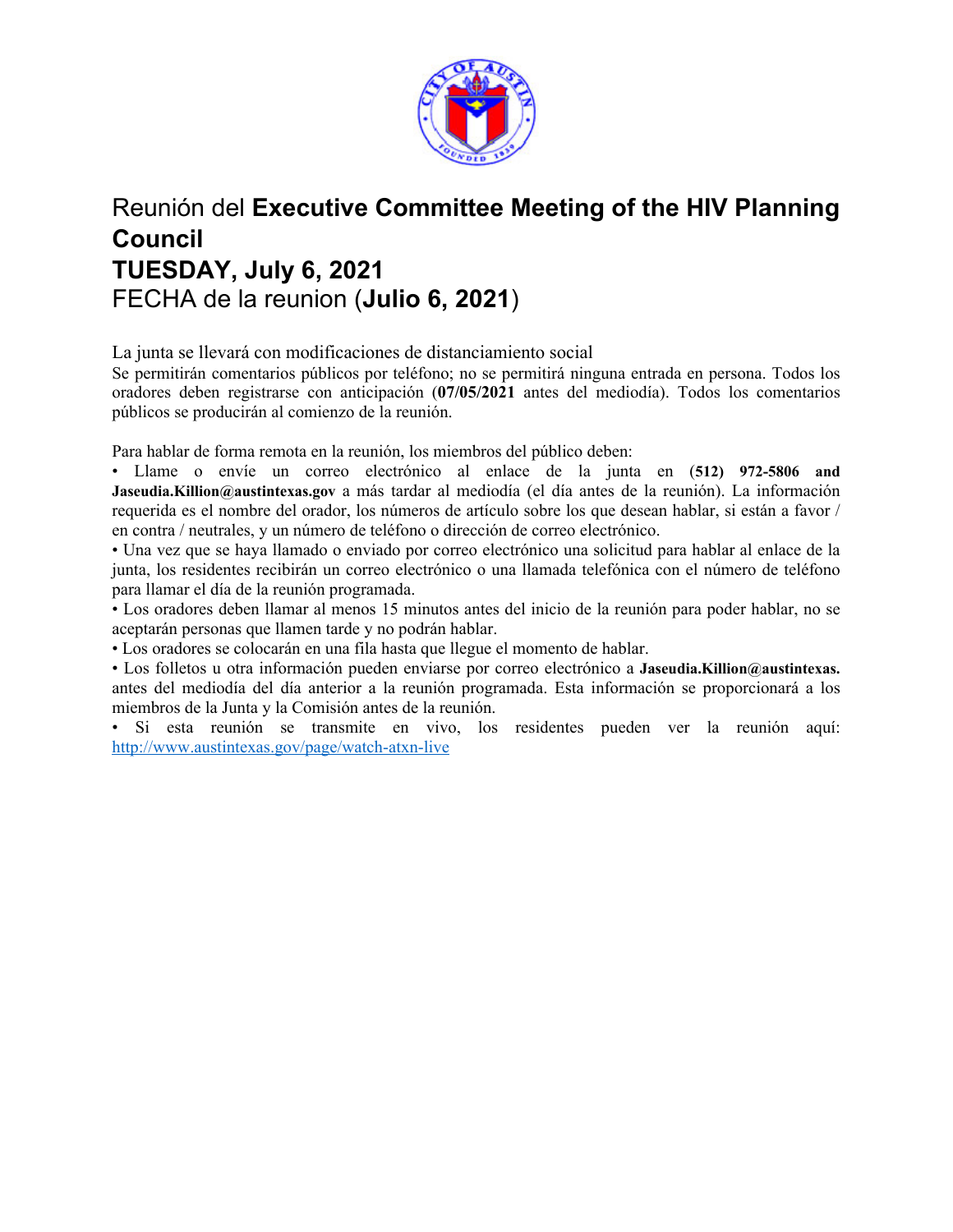

## **HIV PLANNING COUNCIL EXECUTIVE MEETING Tuesday, July 6, 2021, 5:00 P.M. City Hall/ Remote Meeting Austin, Texas**

## **HIV PLANNING COUNCIL MEMBERS:**

*Chair-L.J. Smith, Vice Chair Tarik Daniels, Brooks Wood, A. Daniel Ramos, Tara Scarbrough, and Barry Waller* 

### **AGENDA**

## **CALL TO ORDER**

## **CITIZEN COMMUNICATION**

The first 10 speakers signed up prior to the meeting being called to order will each be allowed a three-minute allotment to address their concerns regarding items not posted on the agenda.

- **1. CERTIFICATION OF QUORUM**
- **2. INTRODUCTION/ANNOUNCEMENTS**
- **3. APPROVAL OF MINUTES**
- **4. GILEAD 340 B** 
	- a. Update will be given by Office of Support

### **5. COMMITTEE UPDATES**

- a. Governance/Membership
	- i. Membership removal
- b. Care Strategies
- c. Finance/Allocations
- d. Strategic Planning/Need Assessment
- e. Executive

### **6. HIV PLANNING COUNCIL STAFF REPORT**

a. Committee Budget